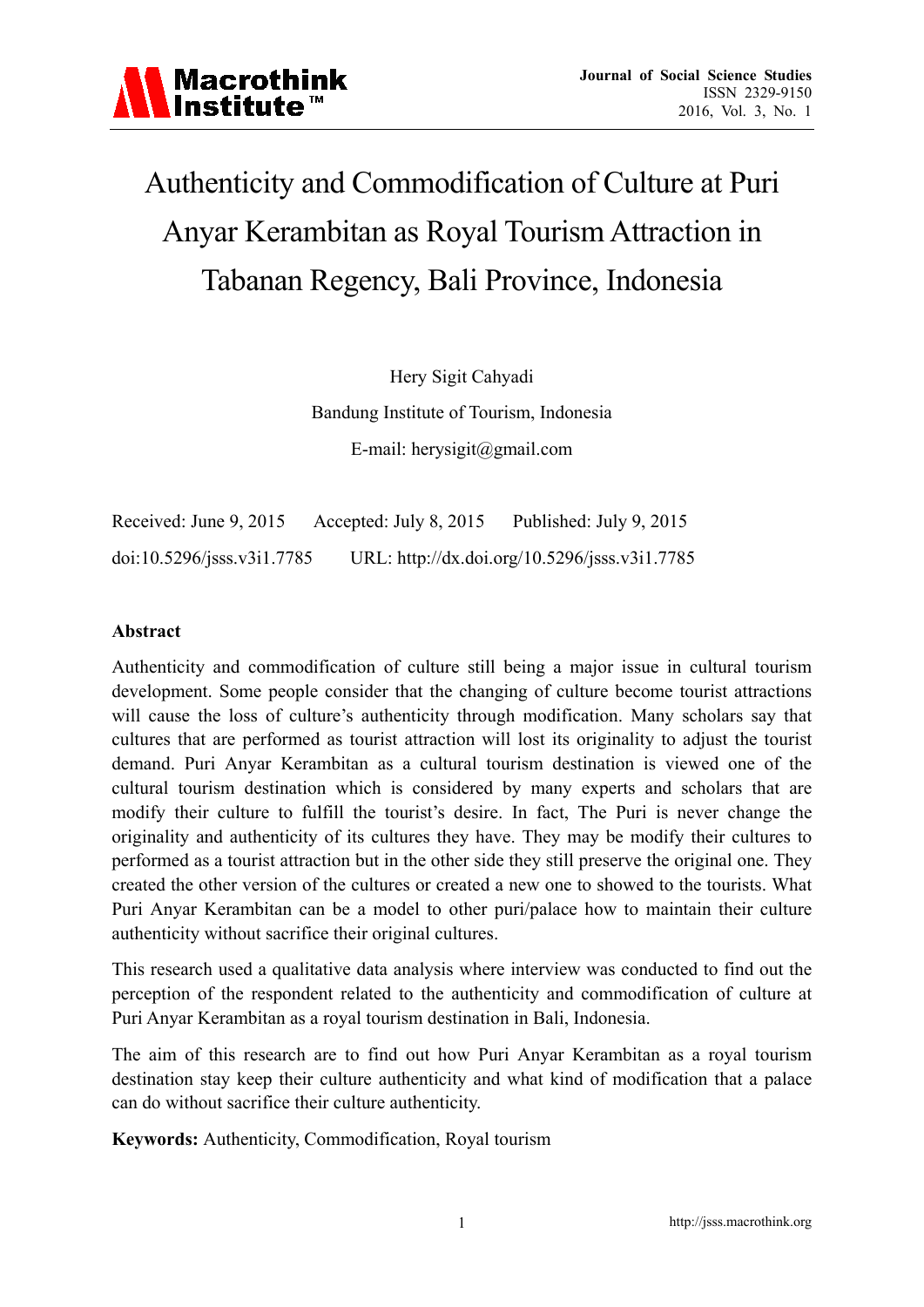

#### **1. Introduction**

Much of the contemporary literature on the nature of modern tourism and its impact upon host societies relies on several important assumptions. In a most general way, these assumptions can be formulated as follows: First, tourism' is said to lead to "commoditization" (Greenwood, 1977) of areas in the life of a community which prior to its penetration by tourism have been within the domain of economic relations regulated by criteria of market exchange (cf. Appadurai, 1986). Local culture generally serves as the principal example of such commoditization. In particular, "colorful" local costumes and customs, rituals and feasts, and folk and ethnic arts become touristic services or commodities, as they come to be performed or produced for touristic consumption.

The concept of authenticity has played a prominent role in understanding tourist motivation and experience, and diverse debates and analyses have generated a plethora of literature in this field (Cohen, 1988a; Crang, 1996). The center of the debate lies in the meaning of authenticity. MacCannell proposed that ''touristic consciousness is motivated by its desire for authentic experience'' (1976:101). Modern society is inauthentic and alienating, driving people to travel in search of the authentic since ''reality and authenticity are thought to be elsewhere'' (1976:3). But the touristic quest is doomed to failure, he argues, for all there is out there is a staged authenticity (Goffman, 1963), an inevitable consequence of the commodification process. A commodity-driven industry underlaid with market capitalism produces a false touristic consciousness and is the epitome of modernity. Post-modernity arrives when true (authentic) meanings of cultural products

and human relations are distorted by the constant reproduction process of signs and images. In this image-driven consumer society, the distinction between original and copy collapses, leaving only hyperrealities and simulacra (Baudrillard, 1983).

Over the last decade, authenticity in the sense of ''original'' or ''real'' has been increasingly refuted by social constructivists, who see reality as being socially constructed through negotiated meaningmaking and agreement (Bruner, 1994; Hughes, 1995). From this perspective, authenticity is subject to cultural selectivity (Halewood & Hannam, 2001) and/or interpretation and the hegemonic voices of cultural marketers, scholars, local authorities, and more (Fawcett & Cormack, 2001).

According to MacCannell (1973:593), the tourist, in his desire for authentic experience, is the modern embodiment of the religious pilgrim. Tourism thus appears to become a modern surrogate for religion (MacCannell 1973:589; cf. also Cohen In Press b.). However, it is implicit in MacCannell's analysis that there is no salvation in tourism: the tourist establishment dominates the tourist industry, and by mis- leading tourists to accept contrived attractions as "authentic," creates a "false touristic consciousness." A fully developed mass tourist system surrounds the tourist with a staged tourist space, from which there is "no exit."

In many destinations, tourism requires the commoditization of culture in order to supply a relevant product for tourist consumption in the competitive marketplace (Girard, 2008; Govers & Go, 2004). Planned tourism development, as opposed to tourism that evolves organically in a destination, is likely to have even more calculated impacts on cultural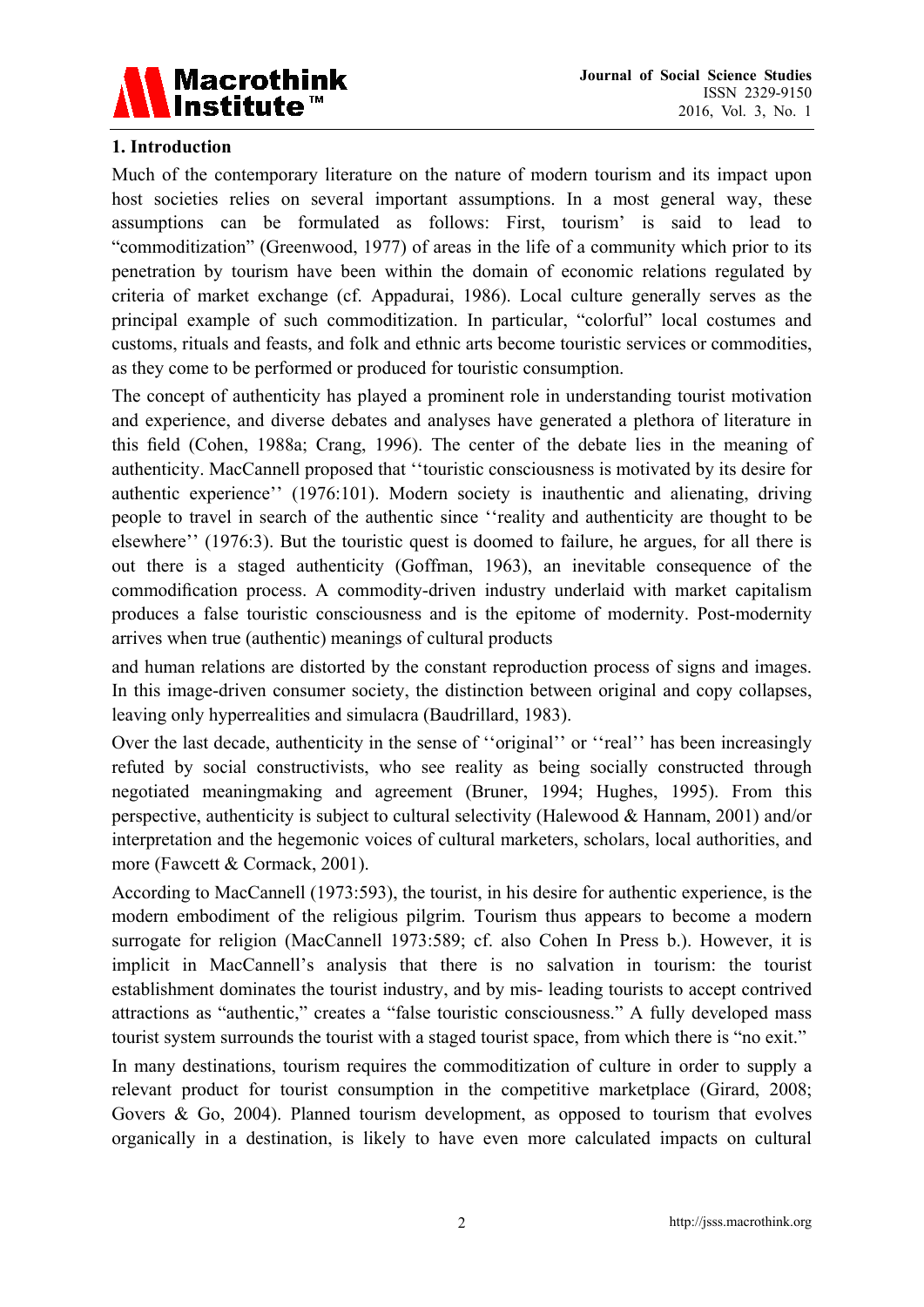

identity by intentionally controlling or manufacturing cultural elements to market to tourists (Greenwood, 1989).

Royal palace as a form of cultural tourism has a dilemmatic problem related to the authenticity as result of commodification. Some peoples especially experts and scholars view the commodification damage the authentic culture and it changes the cultures that has been maintain for centuries.

Puri Anyar Kerambitan as a royal tourism destination in Tabanan Regency, Bali, Indonesia often viewed as Puri that commercialized its cultures for tourism and make them lost their authenticity. On the other side, the tourists who came to this place considered the cultures they saw are authentic. The two different perception related to authenticity is an interesting thing to find out.

The purpose of the research is to find out how Puri Anyar Kerambitan as a royal tourism destination stay keep their culture authenticity and what kind of modification that a palace can do without sacrifice their culture authenticity.

### **2. Method**

This research used a qualitative data analysis to describe the phenomenon of cultural tourism attraction at Puri Anyar Kerambitan and to find out the perception of the authenticity of the cultural tourism attraction in the palace, interview is conducted to some stakeholders who involved in cultural tourism at Puri Anyar Kerambitan. The stakeholders consist of 5 tour operator, 5 experts/scholars, the king of Puri Anyar Kerambitan, and 250 tourists.

#### **3. Literature Review**

## *3.1 Authenticity*

The notion of authenticity is much debated in the tourism literature, including the related question of whether or not contemporary question of whether or not contemporary tourist actually seek out authentic experiences, or can even recognize them. Redfoot (1984) noted that some scholars is Believe the modern tourist generally uninterested in the authentic, while others have suggested that tourist are engage in a quest for the authentic. These views have a broad appeal and have meant that criticisms of tourism sound remarkably similar whether they come from the right or left of the political spectrum. Boorstin (1964) and MacCannel (1973;1976) reduce touristic experience to a 'pseudo' experience and lay blame on capitalism's ability to commoditize an experience into a cheap commodity available for sale to a mass market. Therefore, view touristic inauthenticity as a result of the general in authenticity of modern life.

The links between tourism and authenticity more generally have extensively explored by tourism researcher. Despite this work, there is still uncertainty about what is meant by authenticity. According to Trilling (1972) the word authenticity originated in the context of museums and refers to object that are what they claim to be. Ashworth and Tunbridge (1990:23) concur with the notion that authenticity derives from the object being conserved, and explain that an object may be deemed authentic because of its "intrinsic aesthetic or historic qualities". However, many would argue that the idea of the existence of a stringent and objective set of measures of 'authenticity' in unrealistic, and that therefore a more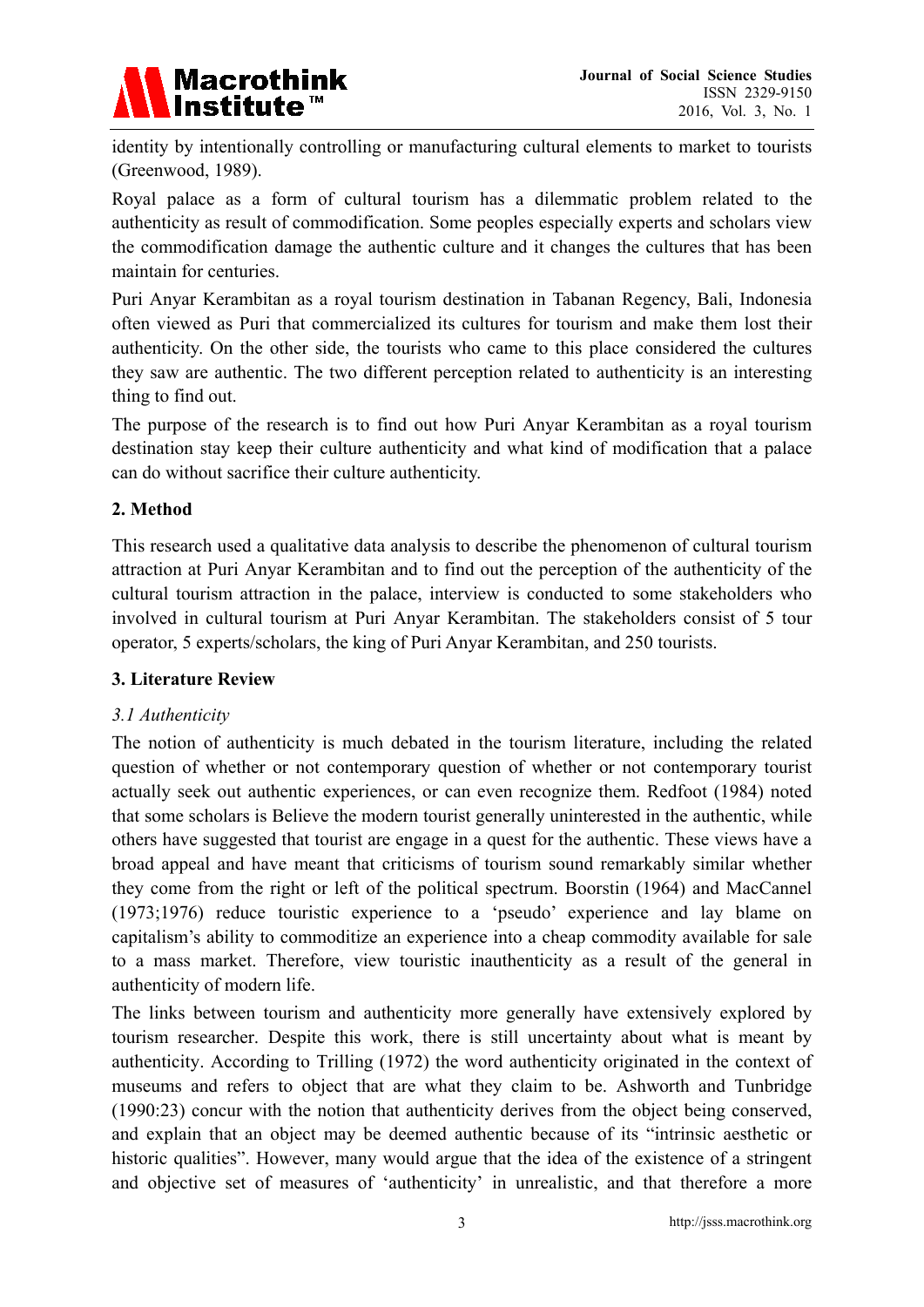

flexible concept must be adopted. Some commentators (Cohen, 1988; Sharpley, 1994) now regard authenticity as a socially constructed concept, whereby the criteria for the authentic are subjective and different for each individual visitor, and this is the position adopted in this present study.

The variability in people's views of authenticity allows the attitudes of different types of visitors to be investigated. Reisinger (1994:24) suggest that cultural tourists "want to encounter beauty, authenticity, uniqueness and novelty of the cultural product". However, it can be argued from the view point of the visitor that each individual perceives the cultural tourism product uniquely at the moment of consumption that is the attraction in interpreted differently by different visitors.

Asworth (1994:18) suggests, the "perceived problem of authenticity does not derive from any discrepancy between the interpreted heritage product and some historical truth…the discrepancy, and its resulting problem, lie in the different versions of authenticity as defined by different customers". Each individual visitor authenticates the resource for her or himself. This point to the fact that visitors may not be seeking the same kind of experience, even when they are visiting the same place.

#### 3.1.1 Conceptualization of Authenticity

Authenticity is an extremely ambiguous concept, with people conceptualizing it in different and often conflicting ways. Therefore, it is essential to clarify the diverse ways in which authenticity may be linked to the tourist experience. The word "authentic" is frequently used in the tourism literature to assess the character of the tourist experience at tourism attraction and events, as well as the motivations of tourist. However, in general little sustained has been paid to explaining or defining this term precisely in relation to tourism. Part of the problem might be that the meaning of the term authenticity varies according to its diverse use. As Trilling states (1972:11) "the word authenticity comes so readily to the tongue these days and in so many connection that it may very well resist….efforts of definition". However, the relevant literature that conceptualizes authenticity can be placed into three broad but often overlapping categories. These are authentic as 'primitive', authentic as a 'social construct' of modern society, and authentic as a 'social construct' or 'negotiated construct'.

#### 3.1.2 Authentic as 'Primitive'

Many researchers follow the line of analysis that 'authenticity' is a 'primitive' condition (MacCannel, 1973; 1976; Redfoot, 1984; Trilling, 1972). In its most simple form, Trilling asserts that the concept was originally used in the context of the museum to describe ancient objects which are "what they appear to be or are claimed to be" (1972:93), a usage which appears to remain the most widely accepted and understood, although it appears a little naïve. Following Trilling's (1972) origination of 'authentic' in the museum, curators and ethnographers have tended to view authenticity as a quality of pre-modern or pre-industrial life, and of cultural products produced before the influences of the modern west were experienced. Many authors also emphasis the related absence of commoditization in mass market relations as a crucial consideration in judgement of authenticity (Cornet; 1975). Cornet (1975:52) declared authentic as "any objects created for a traditional purpose and by a traditional artist", but if it "conforms to traditional forms". Cornet also argues that, in order to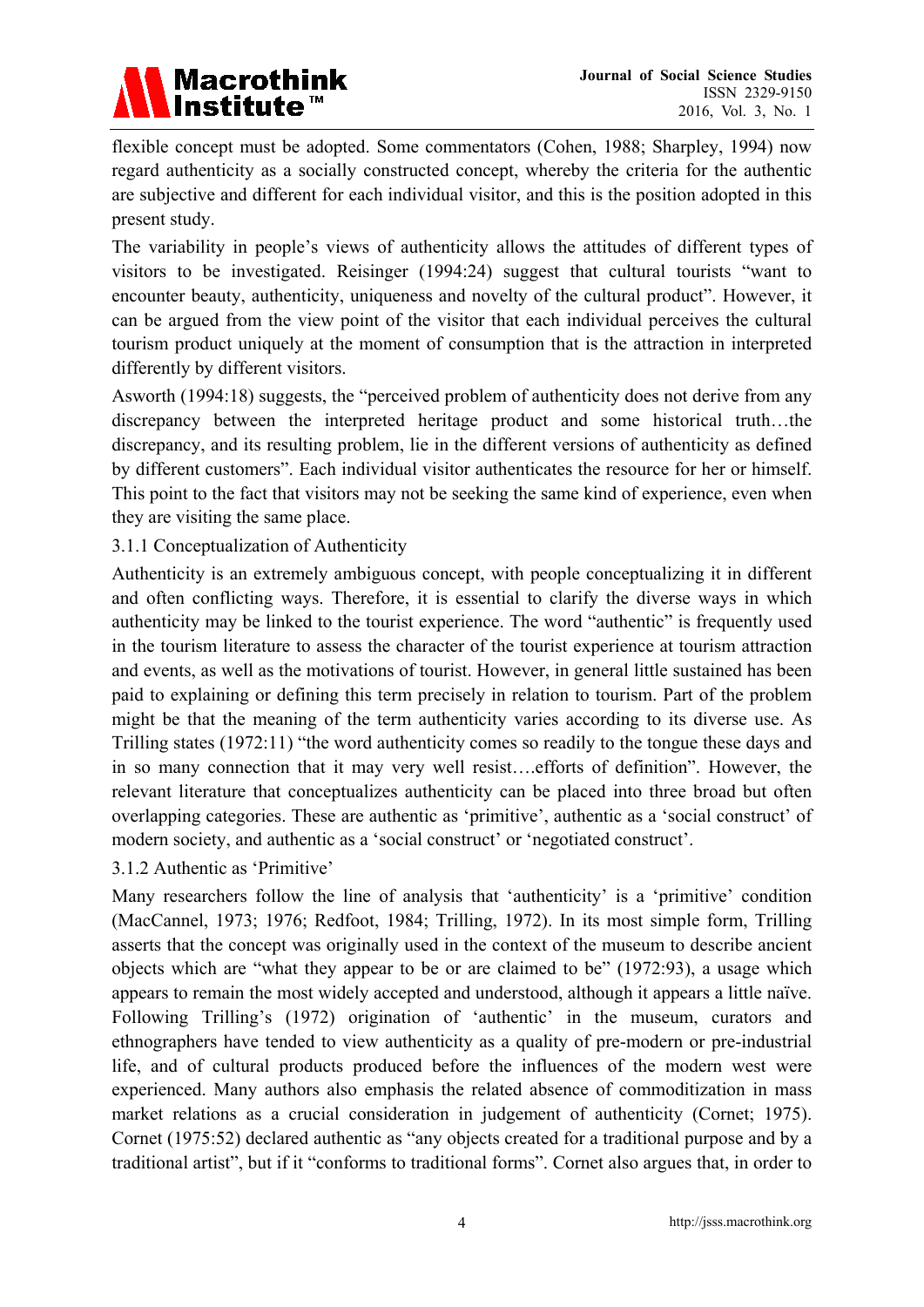

be acceptable as authentic, the product should not be manufactured "specifically for the market". Trilling (1972:127) argues "the machine….could make only inauthentic things, dead things. In tourism terms, Cohen (1988) argues that the modern tourist in a quest of authenticity looks for the pristine, the primitive and the natural. Above all, the modern tourist looks for that which remains unaffected by modernity, and hence can be viewed as primitive. Characteristic of a primitive or pre-modern society lie in the absence of industrialization, such as of mass production and of such technologies as mass communication through television, radio and more recently satellite communications. It is in these senses that the "primitive" is often ascribed as authentic.

3.1.3 Authentic as a 'Social Construct' of the 'Modern' Society

It follows that `authenticity' can be regarded as an eminently modern value (Trilling 1972; Berger, 1973), whose emergence is closely related to the impact of modernity upon the unity of social existence. That is, an object is only authentic if it is created without the aid of modern materials, tools or machinery. This concept can be stretched to include not just physical objects but also society if it has lost its authenticity as it has been adapted, influenced, altered or contaminated by the modern, western world. Thus authenticity is often ascribed to a traditional culture, and it conveys a sense of the genuince, real or unique. Sharpley (1994) observes that in tourism the word authentic is frequently used to described products or works of art, cuisine, dress, language, festivals, rituals, architecture-in fact, everything that comprises a society's culture. Moreover, within tourism, it is also used to describe different types of travel, certain journeys or even entire holidays. Importantly, it is also frequently used to make the distinction between specialist or niche-market tourism products and mass tourism products, implying that mass tourism is somehow inauthentic. This can be linked to Cornet's (1975) description of the authentic which emphasizes the absence of modernity. The implication is that mass tourism is deliberately manufactured specifically for high volume mass market.

3.1.4 Authentic as a "Social Construct" or "Negotiated Construct"

Cohen (1988:383) expertly develops the discussion of authenticity when he suggest that it shoud be conceived as a negotiable, socially construct concept rather that a construct merely referring to objects produced using primitive, pre-modern techniques. He argues that mass tourism does not succeed because it is a colossal deception, but because most tourist entertain concepts of authenticity which are much looser that those entertained by intellectual and experts. Cohen (1988:383) declared that authenticity is thus a social construct that is negotiated, and renegotiated, by different individuals, types of tourists, and intellectuals and experts. Getz (1994:319) supports this argument when conceptualizing authenticity as 'a measure of the tourist's perceptions" and suggesting that what are one tourist may be satisfied with may cause another tourist dissatisfaction or disappointment. In other words, authenticity should be judged from the tourist's individual view point and will be unique to that tourist.

An interesting extention of this idea is offered by Selwyn (1996:21), who distinguishes between two distinct senses of the term 'authentic', namely 'hot authenticity' and 'cool authenticity'. 'Hot authenticity' refers to tourism which based on fiction and myths. This category is subdivided into more general authenticity of the mythical society, which Selwyn (1996:21) terms "myths of the authentic other and the authentically social", and the more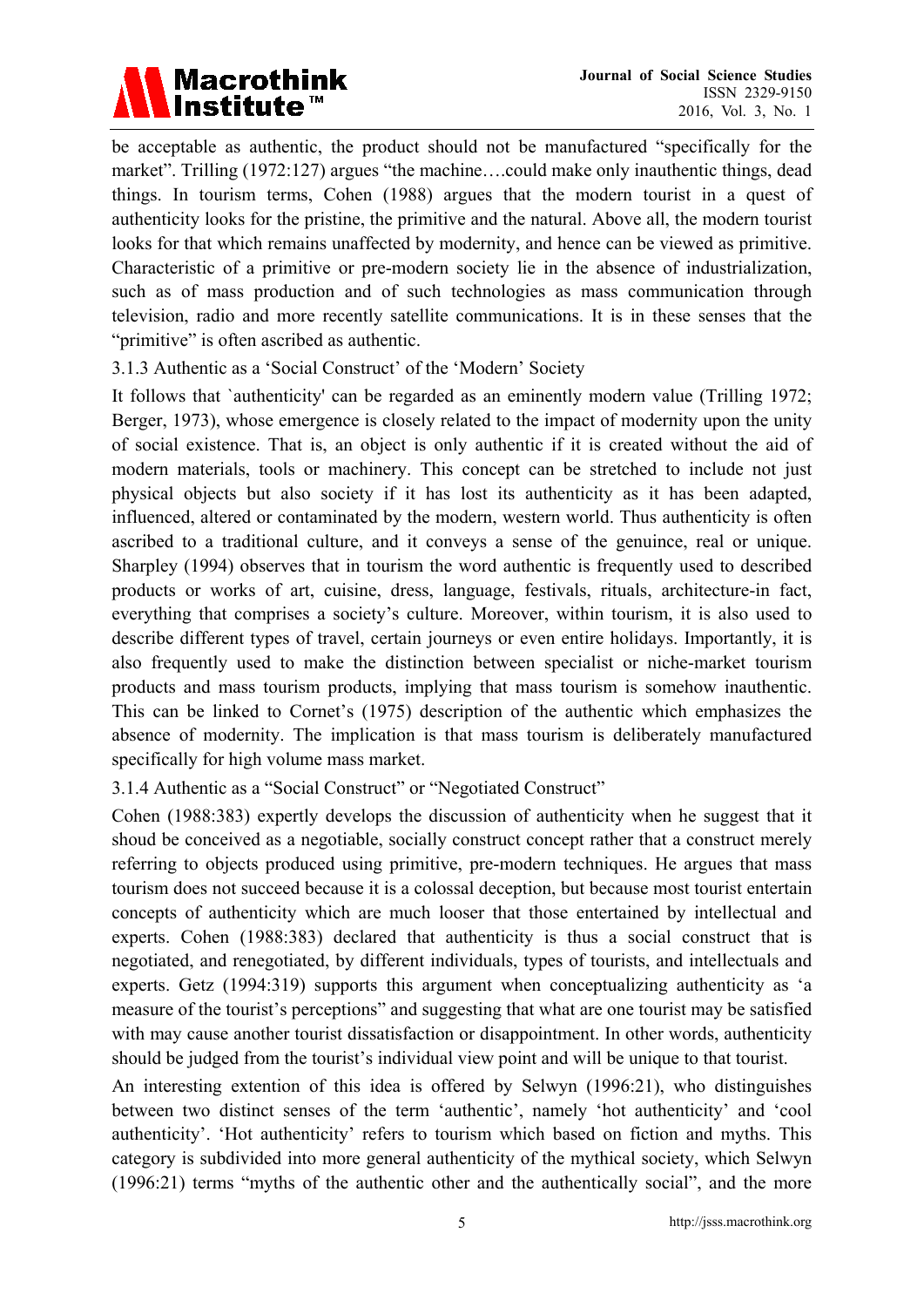# Macrothink<br>Institute™

specific authentic of the individual tourist within the mythical society, referred to as "myth of the authentic self". According to Selwyn,'Myths of the authentic other and the authentically social' parallel the notion of the authentic as 'primitive', in that they are based on the tourist's search for a more perfect world, which is variously pre-modern and pre-commoditized. Selwyn (1996:23) describes this as "a world which is eminently and authentically social" and goes on to suggest that "what makes a tourist destination attractive is that it is thought to have a special characteristic…which derives from the sociability of its residents". Thus, the destination is authentically social because it resists the anti-social influences of external forces and has a general sense of a close-knit host community. The second form of 'hot authenticity', that is the myths of the authentic self', are based on the more specific sense of tourist gaining a personal perception that they have proximity to, and can identify with, the host community in the tourist attraction. The more the tourist can identify with members of the host community, including their desire to identify with the perceived tourist from the brochure, the greater the sense of authenticity. That is, the extent to which the individual tourist matches the type of tourist envisaged from the brochure. Selwyn (1996:24) argues that the construction of such scientifically-based investigation is subject to historical, economic and political forces which influence the knowledge offered to the tourist. In this way, cool authenticity is thus achieved if the information offered confirms the historical, economic and political beliefs of the tourist. It can be seen, therefore, that both hot authenticity and cool authenticity hold parallels with Cohen's (1988) negotiated social construct, and thus specific and unique to the individual.

### *3.2 Commodification*

The logic of exchange, that central concept in marketing theory (Bagozzi, 1975), requires a recognition and understanding of two different concepts: a *'commodity',* that article to be exchanged, and *a 'consumer',* that person who is able to engage in the exchange and acquisition of that commodity. If we were to take a walk through any town or city centre we could not fail to notice that commodities can potentially be manifest in potentially infinite varieties and forms. They can consist of any type of material or substance and, in the case of service commodities, may have no physical form at all.

Marketing theory has traditionally been primarily occupied with understanding the consumer rather than the commodities that form marketing exchanges (Belk, 1995b). The title 'consumer behaviour' which is applied to the vast majority of marketing courses that are directly concerned with consumption is but the most obvious illustration of this direction of interest. Consumer behaviour research has traditionally been accused of having an interest in consumption for the purpose of providing tools that allow commerce and business to manipulate and exploit the consumer (Alvesson, 1994).

Commodification describes that process by which potentially all aspects of everyday life can come to exist as commodities. This process is also referred to as 'commoditization' (Kopytoff, 1986; Hirschman, 1991) but also has a great deal in common with terms such as 'objectification', 'quantification' and 'industrialization' as well as arguments regarding the 'McDonaldization' (Ritzer, 1993) and 'Coca-Colonisation' of society (Cinquin, 1987).

The term 'commodification' is used here to describe a cultural and economic process that concerns the social relations between human beings and their material culture in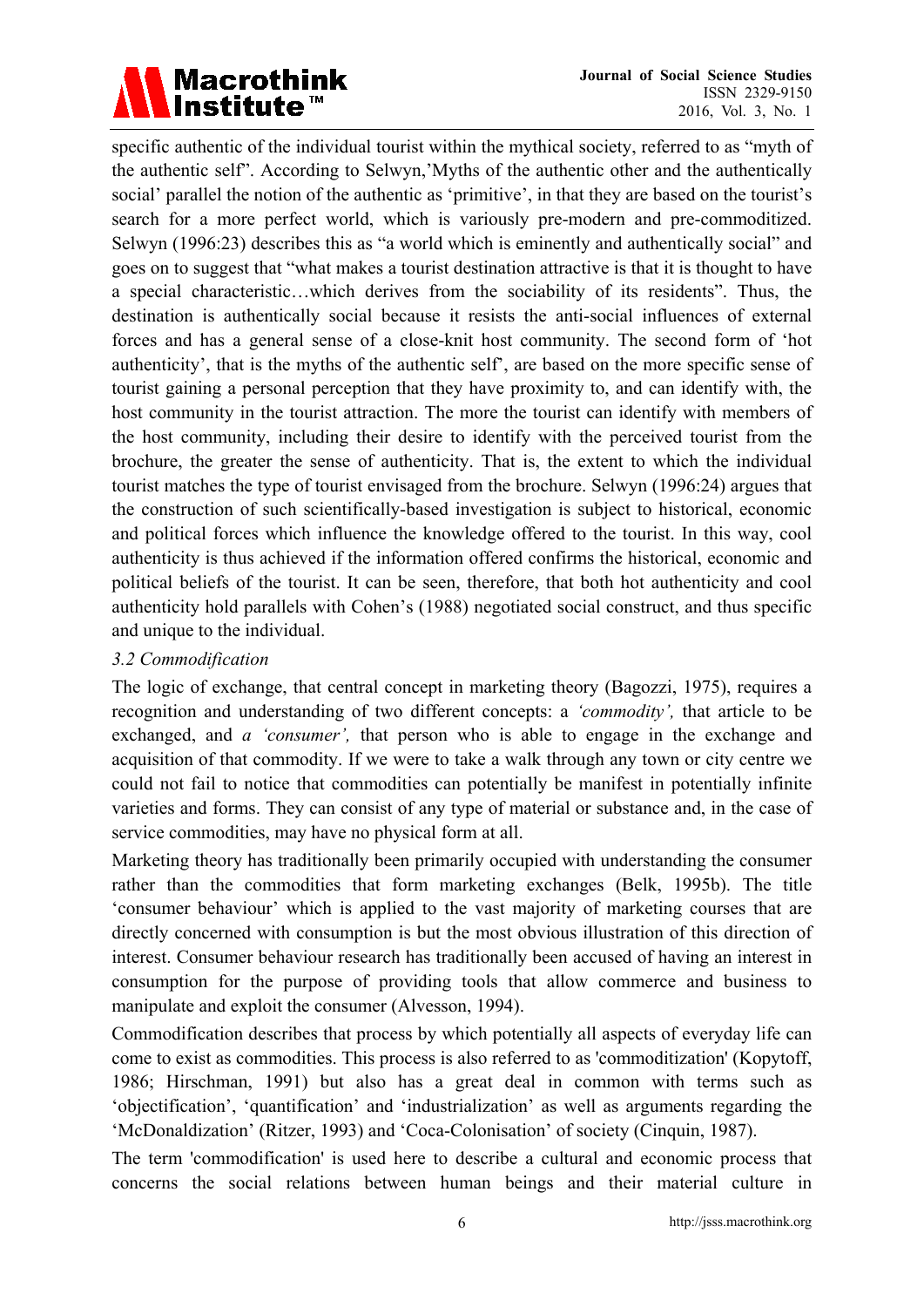

contemporary capitalist society. Commodification is not only implicated in the economics of society but also involves an ideological and political dimension, all of which will be given consideration in this chapter. The prevalence of the commodity form is understood to have wide reaching effects on the cultural environment and cultural perception more generally, and does not simply concern the quantitative rise of consumer goods and services in modern society.

#### **4. Results and Discussion**

### *4.1 Puri Anyar Kerambitan as Royal Tourism Destination*

Puri in Balinese language means palace and Puri Anyar Kerambitan is one of the eldest and the biggest kingdom in Bali that was established on  $6<sup>th</sup>$  century. In the  $17<sup>th</sup>$  century this kingdom was under the authorization of Dutch Colonial after loss in a war. After the independence of Indonesian Republic in 1945 this kingdom become a part of Indonesian Republic and loss their power as a kingdom. In 1960, the Indonesian government launched a rule about land reform that made the kingdom lost their land properties.

For centuries the kingdom lived from agricultures but after the land reform they also lost their income and food sources. That event made the king thought how to sustain the kingdom. In 1962 he had an idea to open the palace as a tourist destination to gain income for the palace and his family. Bali is known as a popular tourist destination since the colonialism for its cultures, beaches and landscapes and in the 60's Bali still visited by tourists. Base on that situation, the king started to create his palace as cultural tourism destination with three cultural product: royal dinner, royal dance and royal wedding. In order to avoid got negative perception from his families and peoples, he created and modified the cultures to performed to the tourists. He remove some original elements which related to rituals and religion because cultures and the rituals and religion are integrated part of Balinese life. What tourists enjoyed as cultural attraction is another version of the cultures but tourists still got the same experiences.

#### *4.2 Cultures Modification at Puri Anyar Kerambitan*

The first interviewed was conducted to the king of Puri Anyar Kerambitan, the first person in Bali that create a royal tourism. When the first time he created the tourism in his palace he knew that it is not possible to sell their original cultures as a tourist attraction. That's why then he created a new culture that could be peformed to tourists and brought alive some cultures that was already vanished in the local community and modified it as tourist attraction. Beside that, he created a new version of original cultures they have at Puri Anyar Kerambitan. The king has faith that the modification he did will not loosing the authencity of the original cultures because the original cultures still keep remain in heart of the palace. What their perform to tourists are a different thing. So today, there are two versions of cultures at the palace. The original one and the modified one.

The modified ones are the cultures without ritual and religious elements, and it is performed in the royal yard. The original or authentic ones are only for the royal's family.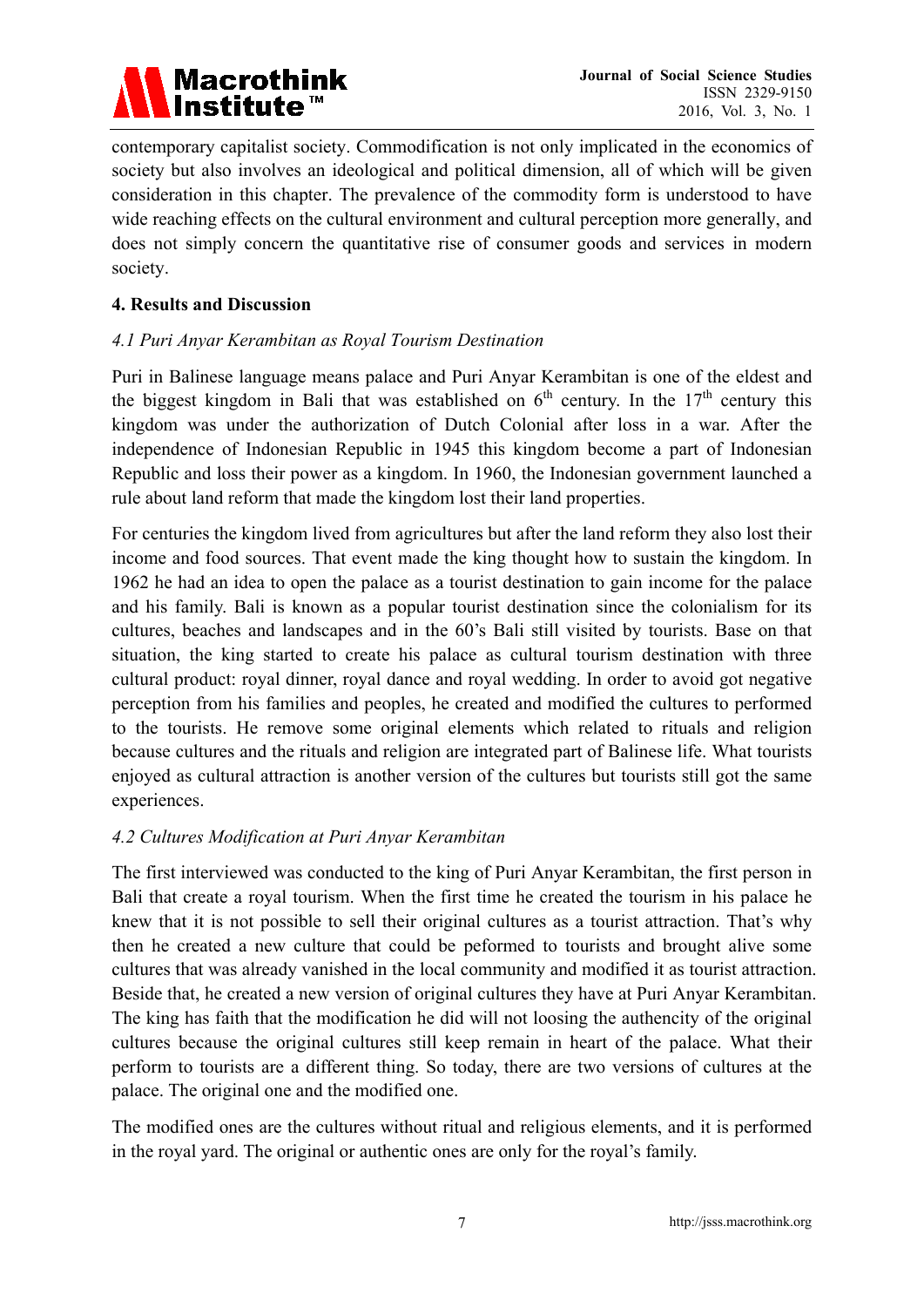

#### *4.3 Perception on Authenticity*

The interview that was conducted to scholars and expert, they were agree that most of cultures that was modified as tourist attraction lost their authenticity and it happened to all of cultural tourism destinations. According to them, there are some factors that lead to the loss of the authenticity, that factors are: (a) added something new to the culture, (b) the use of modern technologies, (c) use the language other than the mother language, (d) the reduction of time, (e) some cultures are only perfomed at a certain time, like in a full moon or a good day according to local people but now it's change. They cut the duration of time and perform at any time. But they also realize that cultures can be change or vanish like happened to some cultures in Bali where some locals left it because it's not appropriate anymore to todays life. They are really appreciate the Puri Anyar Kerambitan which is still preserve the original cultures they have and created the other version that is not contradictory with the custom and religion.

The tour operator that bring tourists to Puri Anyar Kerambitan consider that the commodification of royal cultures doesn't mean anything along as their customers consider the cultures they see is performe the balinese culture that they never seen before. Until now, there is no complaint about the cultures performance they see. Their customers always consider what they see is authentic.

From the tourists point of view who came to Puri Anyar Kerambitan said that the cultures performance are authentic and 100% of them said that they are authentic. The reason they said it was authentic is the performance they saw is only found at Puri Anyar Kerambitan even in Bali. The commodification did to royal cultures don't effect their perception about the authenticity of the cultures that was performed. The experiences they got is the main thing, what they see and what they feel that determine their appraisal to the cultures authenticity. They never distinguished that the cultures is original or already modified. They realize that cultures are dynamic form that always change through the centuries. As long as it is keep maintain the root the cultures it will stay authentic.

#### **5. Conclusion**

Puri Anyar Kerambitan develop a new model of commodification which could maintain the cultures authenticity of the royal palace. The Puri is keep maintain the original version for their own purpose and created modification version for tourism purpose. Those two version can walk side by side and everyone feel the authentic experience from their own point of view. Base on what the Puri Anyar Kerambitan did and from the perception of tourists, tour operators and cultural experts. The royal tourism at Puri Anyar Kerambitan create a new form of theory related to cultural authenticity. The theories are:

#### 1) Conceptual Authenticity

The authenticity where the culture is still remain authentic and keep maintain the original tradition without change the form, function and procession the culture.

2) Contextual Authenticity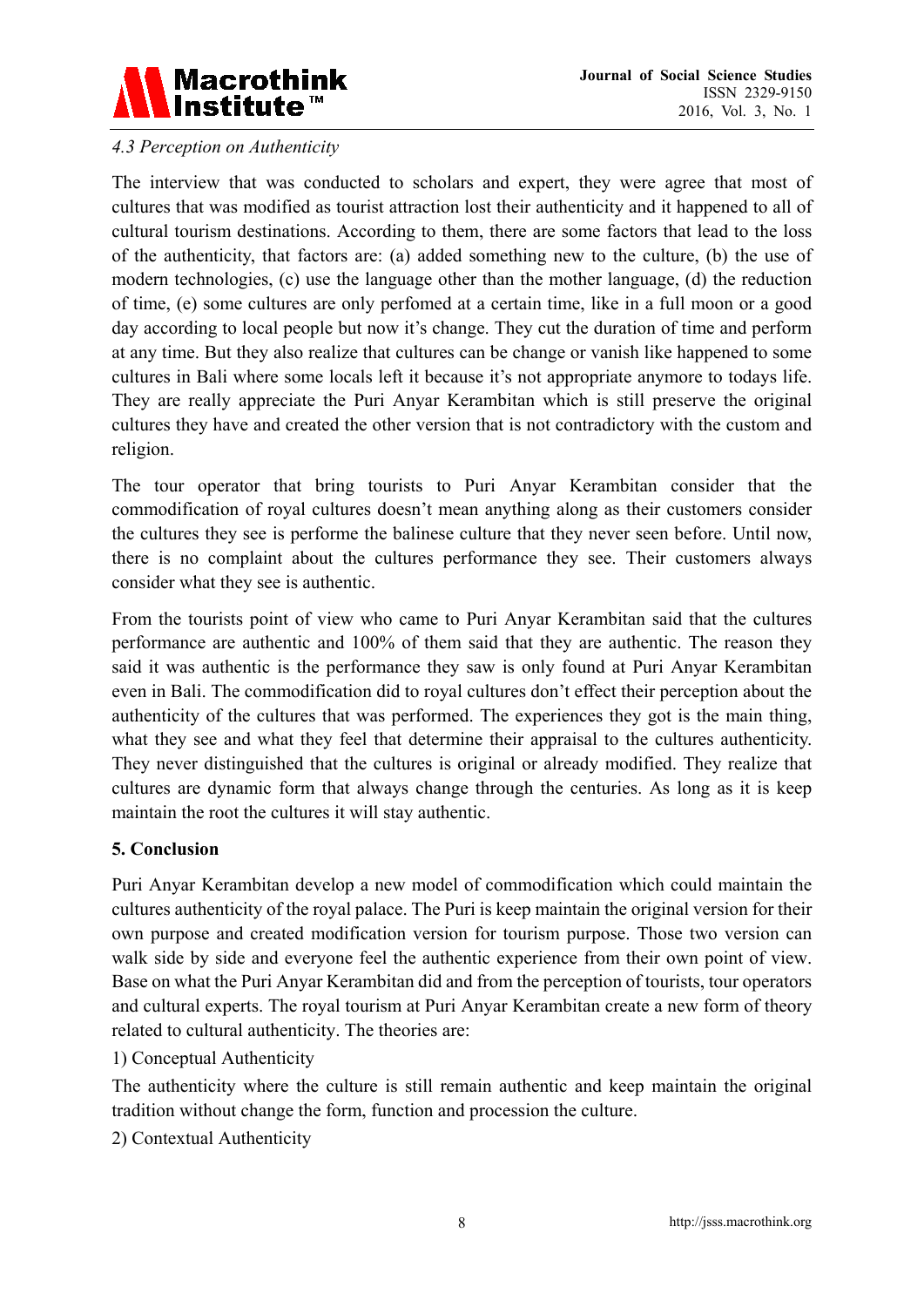# Macrothink<br>|Institute™

The perception of authenticity that come from the tourist who judge the authenticity only from the cover not of the cultures they see.

From the commodification point of view, the conceptualization of culture commodification at Puri Anyar Kerambitan can be classified into:

Apparent Commodification

1) The commodification that adopt the original knowledge with reduce some element that is related to rituality and religion.

2) Actual Commodification

The commodification that combined two or more cultures or added something new the original cultures. The combination was done to the cultures which never used or already vanished from the community.

3) New Commodification

The culture that is totally new created base on the creative idea of the royal family and declared as the royal creation.

#### **References**

Alvesson, M., & Skoldberg, K. (2000). Reflexive Methodology: New Vistas for Quyalitative Research. London: Sage.

Ashworth. G. J. (1994). From History to Heritage – From Heritage to Identity. In G. J. Asworth & P. J. Larkham (Eds.), *Building a New Heritage. Tourism, Culture and Identity in the New Europe* (pp.13-30). Londin: Routledge.

Baudrillard, J. (1983). *Simulations*. New York: Semiotext.

Belk, R. (1995). Studies in The New Consumer Behaviour. In D. Miller (Ed), Acknowledging Coonsumption: A review of New Studies. London: Routledge.

Berger, P. (1973). *Sincerity and Authenticity in Modern Society in Public Interest*. Spring: 81-90.

Boorstin, D. (1964). *The Image: A Guide to Pseudo Events in American Society*. New York: Harper.

Bruner, E. (1994). Abraham Lincoln as Authentic Reproduction: A Critique of Postmodernism. *American Anthropologist, 96*, 397-415. http://dx.doi.org/10.1525/aa.1994.96.2.02a00070

Cinquin, C. (1987). *Homo Coca Colens*. In J. Umiker-Seebeok (Ed.), *Marketing and Semiotic*. Berlin, New York, Mouton de Gruyter.

Cohen, E. (1988). Authenticity and Commoditization in Tourism. *Annals of Tourism Research, 15*(3), 371-386. http://dx.doi.org/10.1016/0160-7383(88)90028-X

Cohen, E. (1988a). Traditions in the Qualitative Sociology of Tourism. *Annals of Tourism Research, 15*, 29-46. http://dx.doi.org/10.1016/0160-7383(88)90069-2

Cornet, J. (1975). African Art and Authenticity. *African Arst, 9*(1), 52-55. http://dx.doi.org/10.2307/3334983

Crang, D. (1996). Living History: Magic Kingdoms or a Quixotic Quest for Authenticity? *Annals of Tourism Research, 23*, 415-431. http://dx.doi.org/10.1016/0160-7383(95)00070-4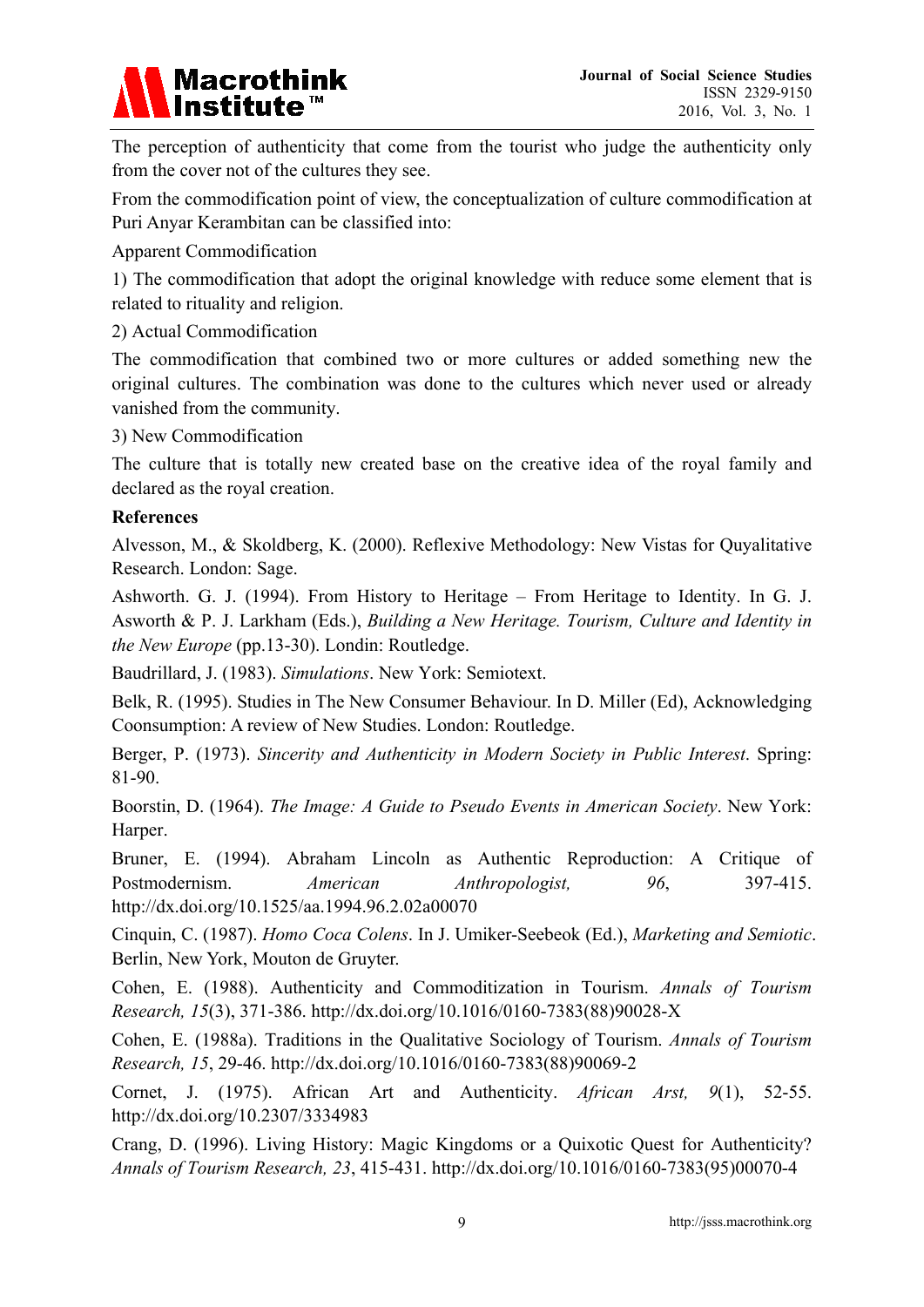

Fawcett, C., & Cormack, P. (2001). Guarding Authenticity at Literary Tourism Sites. *Annals of Tourism Research, 28*, 686-704. http://dx.doi.org/10.1016/S0160-7383(00)00062-1

Fitchett, J. A. (1997). *Consumption and Cultural Commodification: The Case of The Museum as Commodity.* University of Stirling. London.

Getz, D. (1994). Event Tourism and The Authenticity Dilemma. In W. Theobald (Ed.), *Global Tourism* (pp. 313-329). London: Butterworth-Heineman.

Girard, L. (2008). 'Cultural tourism: from culture fruition to culture communication and production', *International Journal of Services Technology and Management, 10*(1), 15-28. http://dx.doi.org/10.1504/IJSTM.2008.020343

Goffman, E. (1963). *Behavior in Public Places: Notes on the Social Organization of Gatherings*. New York: Free Press.

Govers, R., & Go, F. M. (2004). Cultural identities constructed, imagined and experienced: a 3-gap tourist destination image model. *Tourism Interdisciplinary Journal, 52*(2), 165-182.

Greenwood, D. J. (1989). Culture by the pound: an anthropological perspective on tourism as cultural commoditization. In V. Smith (Ed.), *Hosts and Guests: The Anthropology of Tourism*, (2nd ed., pp.171-185), University of Pennsylvania Press, Philadelphia. http://dx.doi.org/10.9783/9780812208016.169

Halewood, C., & Hannam, K. (2001). Viking Heritage Tourism: Authenticity and Commodification. *Annals of Tourism Research, 28*, 565-580. http://dx.doi.org/10.1016/S0160-7383(00)00076-1

Hirschman, E., & Holbrook, M. (1982). Hedonic Consumption: Emerging Concepts, Methods and Propositions. *Journal of Marketing, 46*, 92-100. http://dx.doi.org/10.2307/1251707

Hughes, G. (1995). Authenticity in Tourism. *Annals of Tourism Research, 22*, 781-803. http://dx.doi.org/10.1016/0160-7383(95)00020-X

MacCannell, D. (1973). Staged Authenticity: Arrangements Social Space in Tourist Settings. *American Journal of Sociology, 79*, 589-603. http://dx.doi.org/10.1086/225585

Kopytoff, I. (1986). *The cultural biography of things: Commoditization as process*. In A. Appadurai (Ed.),. *The Social Life of Things: Commodities in Cultural Perspective,*  Cambridge MA, University of Cambridge Press. http://dx.doi.org/10.1017/cbo9780511819582.004

MacCannell, D. (1976). *The Tourist: A New Theory of the Leisure Class*. London: MacMillan.

Redfoot, D. L. (1984). *Touristic Authenticity, Touristic Angst, and Modern Reality*. *Qualitative Sociology, 7*(4), 291-309. http://dx.doi.org/10.1007/BF00987097

Reisinger, Y., & Steiner, C. (2006). Reconceptualizing object authenticity. *Annals of Tourism Research, 33*(1), 65-86. http://dx.doi.org/10.1016/j.annals.2005.04.003

Ritzer, G. (1993). *The McDonaldization Thesis: An Investigation into the Changing Character of Contemporary Social Life*. London: Sage.

Selwyn, T. (1996). Introduction. In T. Selwyn (Ed.), *The Tourist Image, Myths and Myth Making in Tourism* (pp. 1-32). Chichester: John Wiley and Sons.